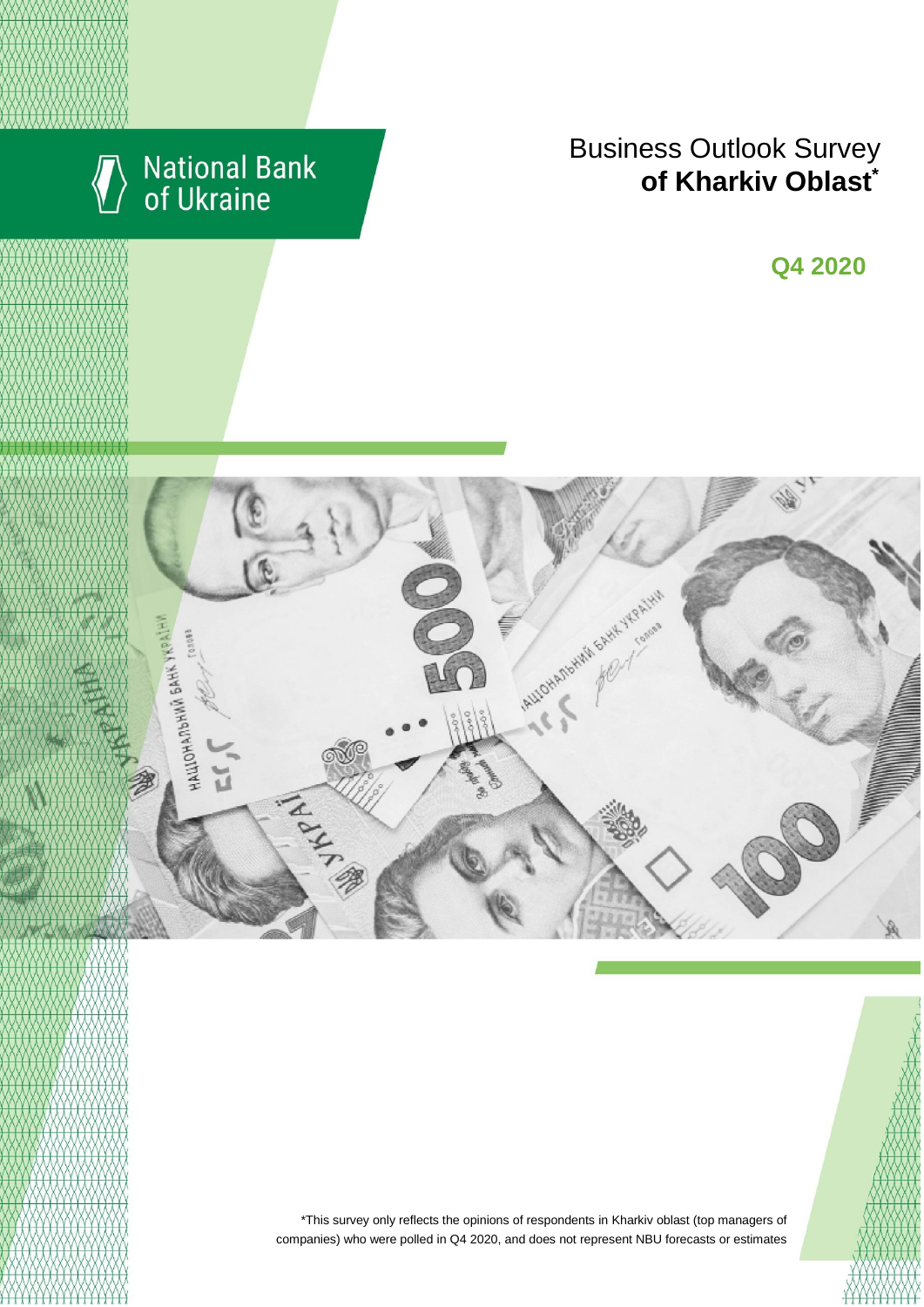**A survey of companies carried out in Kharkiv oblast in Q4 2020 showed that respondents expected a drop in the output of Ukrainian goods and services and weaker performance by their companies over the next 12 months on the back of a tighter quarantine.** Respondents expected inflation to increase and the domestic currency to depreciate more noticeably.

**The top managers of companies said they expected that over the next 12 months:**

- **the output of Ukrainian goods and services would drop at a faster pace:** the balance of expectations was (-27.5%) compared with (-10.0%) in Q3 2020 (Figure 1) and (-24.4%) across Ukraine. Respondents from agricultural companies had the most pessimistic expectations, with a balance of responses of (-66.7%). At the same time, respondents from the mining industry had firm expectations that the output would grow
- **prices for consumer goods and services would rise** at a faster pace: 66.7% of respondents expected the inflation rate to be higher than 7.5% compared with 49.0% in the previous quarter and 50.8% across Ukraine. Respondents referred to production costs and the exchange rate as the main inflation drivers (Figure 2)
- **the domestic currency would continue to depreciate more pronouncedly**: 84.0% of respondents (compared with 80.0% in the previous quarter) expected the hryvnia to weaken against the US dollar, the figure across Ukraine being 87.1%
- **the financial and economic standings of their companies would deteriorate:** the balance of expectations was (-4.0%) compared with (-4.1%) in Q3 2020. At the same time, respondents in the mining and manufacturing industries and from companies in other economic activities had optimistic expectations. Companies across Ukraine expected their financial and economic standings to improve slightly (1.3%) (see Table)
- **total sales would increase at a faster pace**: the balance of responses was 11.8% compared with 4.1% in Q3 2020. Respondents also expected an increase in external sales (the balance of responses was 31.6% compared with 11.8% in Q3 2020) (see Table). Overall, companies across Ukraine expected sales to increase moderately, the balances of responses being 7.1% and 3.8% respectively
- **investment in machinery, equipment, and tools would increase slightly:** the balance of responses was 2.0% compared with 25.0% in Q3 2020). **Investment in construction was expected to decrease**: the balance of response was (-9.8%) compared to 6.3% in the previous quarter. Across Ukraine, the balances of responses were 3.8% and (-4.5%) respectively (see Table)
- **staff numbers at their companies would decrease** (such expectations have been reported for three quarters in a row): the balance of responses was (-13.7%) compared with 0.0% in Q3 2020 and (-9.9%) across Ukraine (Figure 4)
- **both purchase and selling prices would grow at a fast pace**: the balances of responses were 88.2% and 58.8%, respectively (compared with 82.0% and 62.0% in Q3 2020) (Figure 6). Respondents from trading companies had the highest expectations of a rise in selling prices. Raw material and supplies prices and energy prices were referred to as the main selling price drivers (Figure 7)
- **the growth in per-unit production costs** and **wage costs per staff member would decelerate:** the balances of responses were 52.9% and 52.0% respectively (compared to 56.0% and 57.1% in Q3 2020) (Figures 4 and 6).

Respondents referred to high raw material, supplies and energy prices as **the main drags on the ability of their companies to boost production** (Figure 5).

**Respondents expected a significant increase in their borrowing needs** in the near future (Figure 8). The vast majority of respondents who planned to take out corporate loans opted for domestic currency loans. Respondents said that lending standards had tightened (Figure 9). High loan rates were cited as the main factor that deterred companies from taking out corporate loans (Figure 10).

**A total of 96.1% of respondents said that they had encountered no difficulties in effecting transactions with funds deposited in bank accounts** (96.9% across Ukraine).

**Assessments of financial and economic standings as of the time of the survey** (Figure 3)

- **Companies have assessed their current financial and economic standings as bad** for three quarters in a row: the balance of responses was (-13.7%) compared with (-4.0%) in the previous quarter and (-3.2%) across Ukraine.
- **Finished goods stocks** had decreased to a **level lower than the normal one:** the balance of responses was (-6.9%) compared with 0.0% in Q3 2020.
- **Companies in the oblast had a sufficient amount of unutilized production capacity to meet any unexpected rise in demand**: the balance of responses was 22.4% compared to 12.5% in the previous quarter.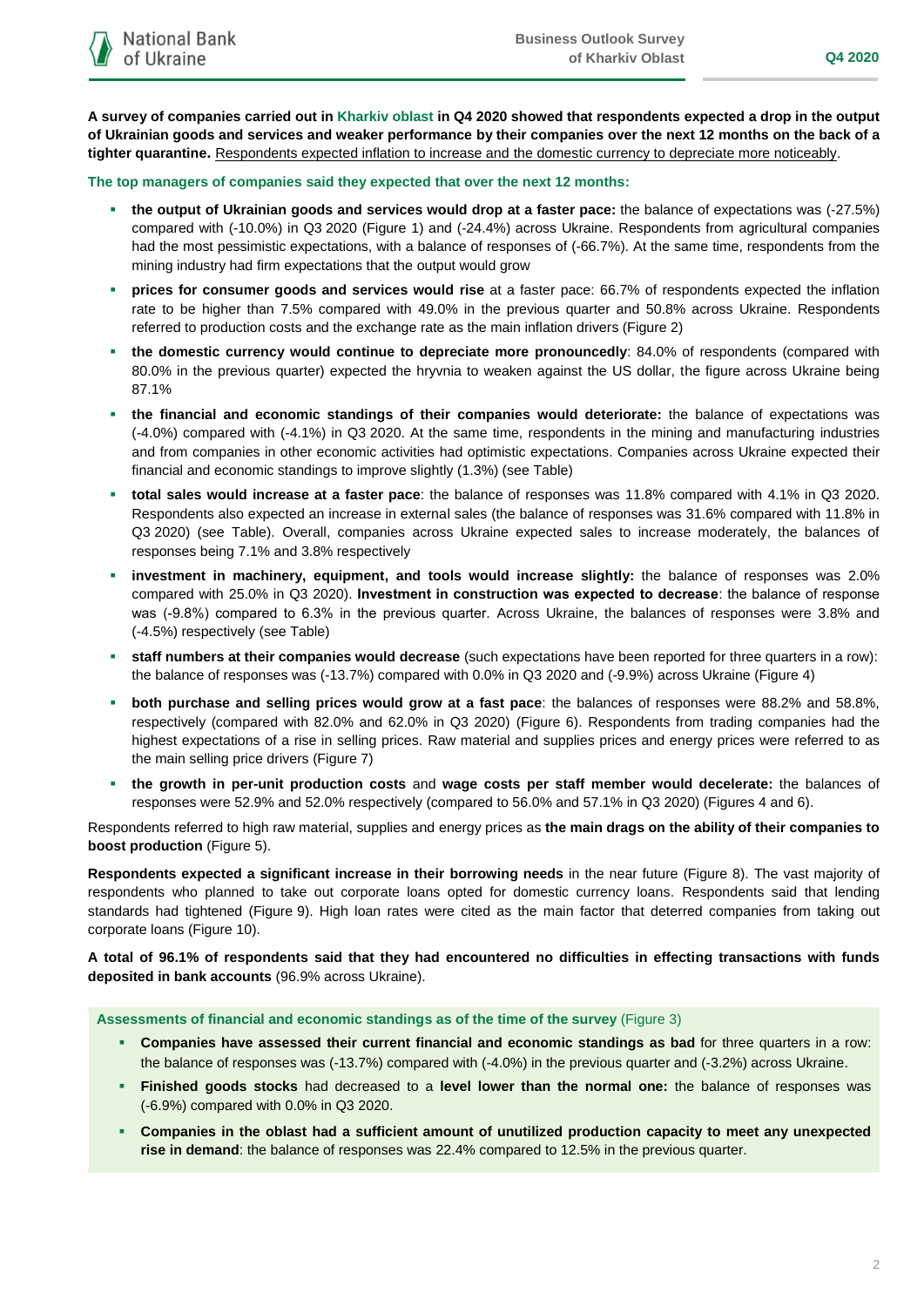## **Survey Details1,2**



- **Period: 4 November through 3 December 2020.**
- A total of 51 companies were polled.
- A representative sample was generated on the basis of the following economic activities: agriculture, mining, manufacturing, trade, transport and communications, and other economic activities.





\*a quartile is the v alue of the BOI where an ordered sample is div ided into f our equal-sized subgroups

\*\*a median is the v alue of the BOI in the middle of an ordered sampled where the sample is divided into two equal-sized subgroups

## **Table. The Business Outlook Index of Companies in Kharkiv Oblast and Its Components**

| <b>Expectations over next 12 months for</b>   | Balances of responses, % |        |                   |        |         |
|-----------------------------------------------|--------------------------|--------|-------------------|--------|---------|
|                                               | Q4 19                    | Q1 20  | Q <sub>2</sub> 20 | Q3 20  | Q4 20   |
| Financial and economic standings              | 20.0                     | 15.2   | 0.0               | $-4.1$ | $-4.0$  |
| Total sales                                   | 36.7                     | 20.8   | $-2.0$            | 4.1    | 11.8    |
| Investment in construction                    | 14.9                     | 9.1    | $-16.0$           | 6.3    | $-9.8$  |
| Investment in machinery, equipment, and tools | 14.0                     | 13.6   | $-8.0$            | 25.0   | 2.0     |
| Staff numbers                                 | 9.8                      | $-2.1$ | $-13.7$           | 0.0    | $-13.7$ |

<sup>1</sup> This sample was generated in proportion to the contribution of each oblast and each economic activity to Ukraine's gross value added.

1

<sup>&</sup>lt;sup>2</sup> Data for totals and components may be subject to rounding effects.

<sup>&</sup>lt;sup>3</sup> The business outlook index (BOI) is an aggregate indicator for expected business performance over the next 12 months. It is calculated using the balances of respondents' responses regarding changes in the financial and economic standings of their companies and future economic activity.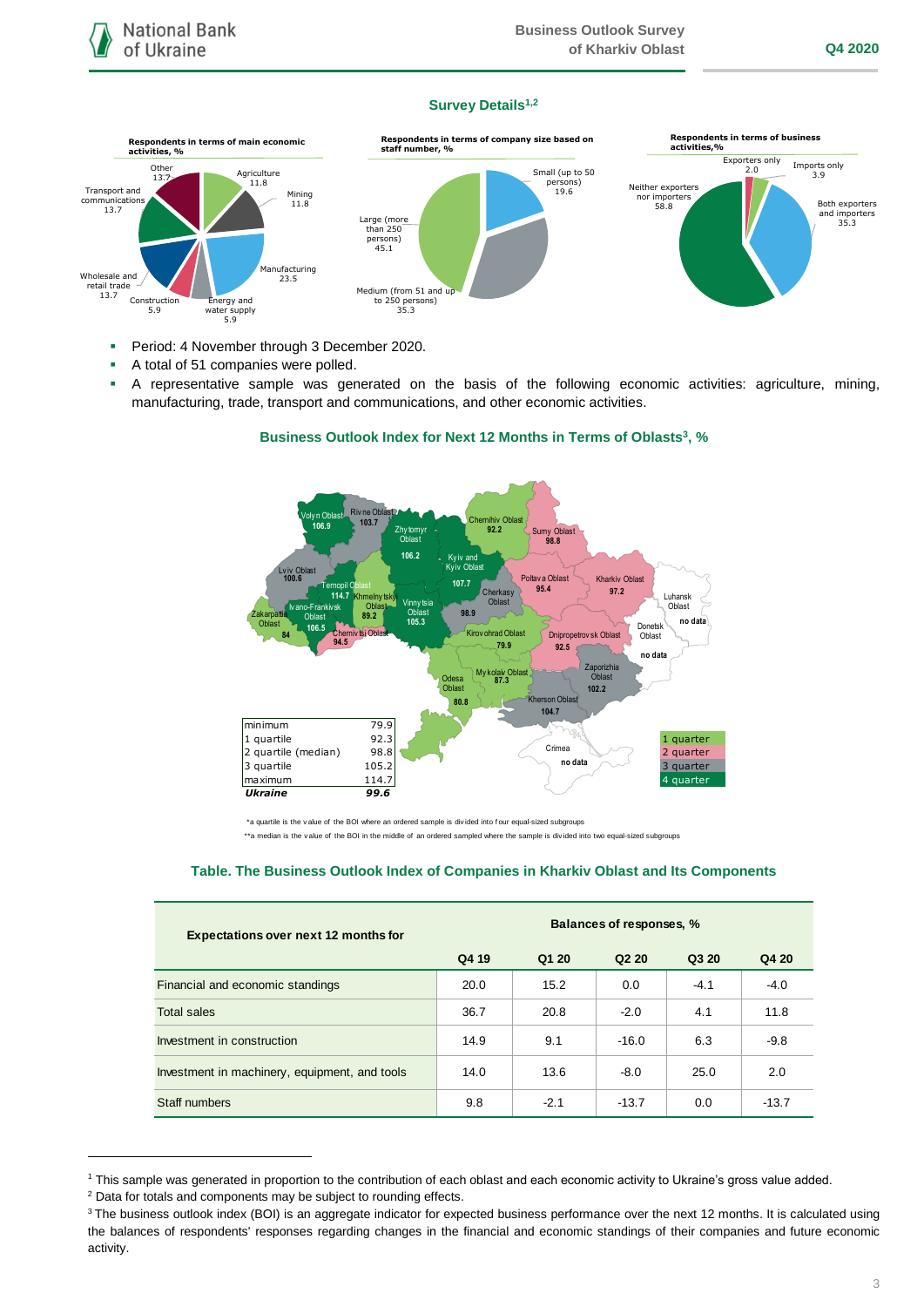

## Figure 1 Figure 2







-30 -20 -10 0 10 20 30 Q4 19 Q1 20 Q2 20 Q3 20 Q4 20 **Companies' economic activity as of the time of the survey, balance of responses** Financial and economic standings Finished goods stocks **Unutilized production capacity** 

Figure 5 **Figure 6** 



Figure 3 Figure 4

**Staff level and wage cost expectations for next 12 months, balance of responses**





**Expectations of producer prices for next 12 months, balance of responses**